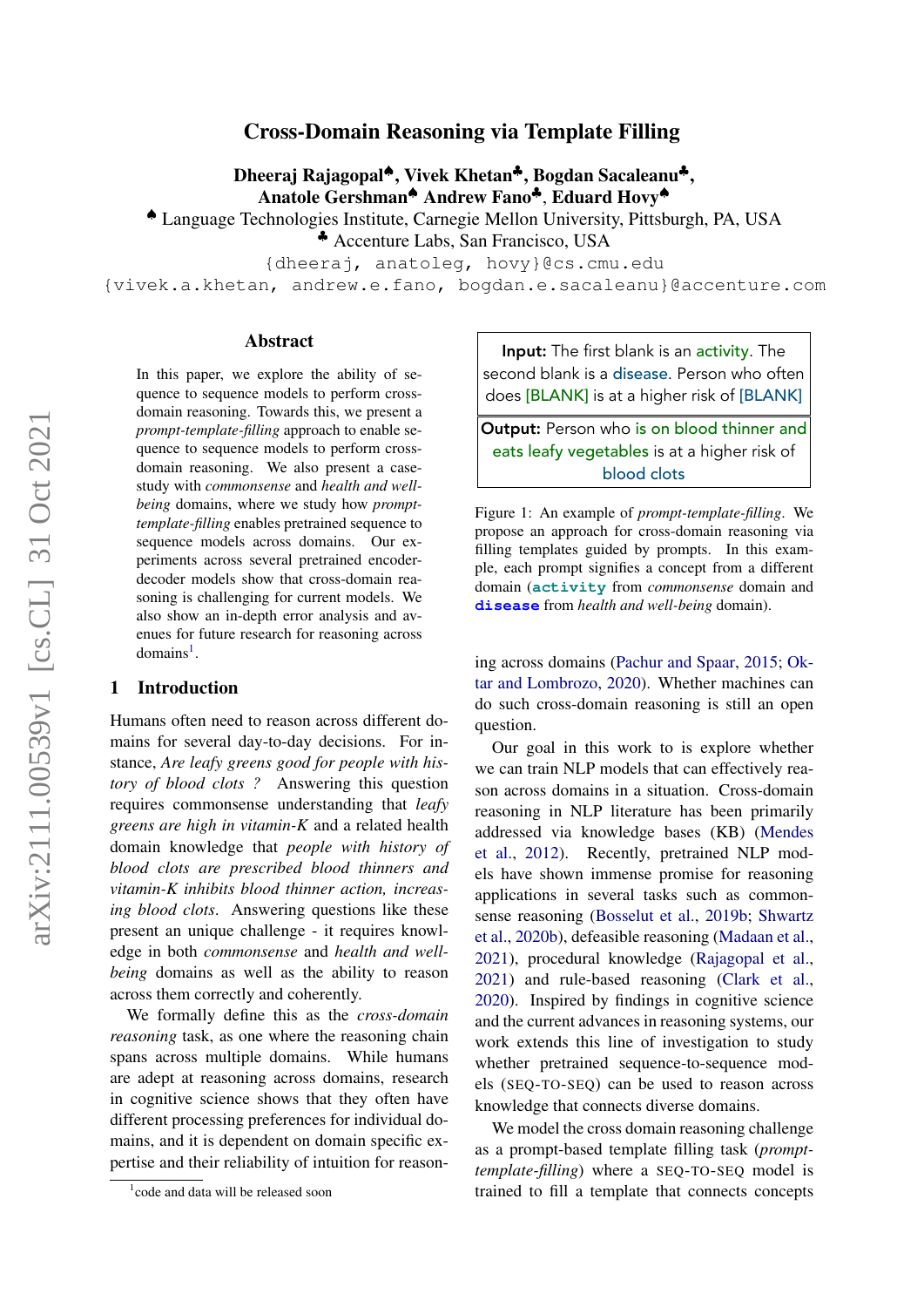<span id="page-1-0"></span>

Figure 2: A sample from our cross-domain reasoning task. In this figure, {people with habit} is a *commonsense* concept slot, higher signifying the qualifier, and {disease} represents the *health and well-being* slot and {reason} for the explanation in the template. The sentence below is a valid expansion sentence for the template is given in the figure.

across domains. Figure [1](#page-0-1) shows an example of our approach. In our use-case, we evaluate whether LMs can effectively reason across *commonsense* domain and *health and well-being* domain. Towards this, our contributions in this paper are two-fold. First, we present a dataset of crossdomain cloze style templates and corresponding sentences that are valid completions of the template. The slots in the templates are open-ended and are not restricted to any particular vocabulary. Our *prompt-template-filling* approach models the cross-domain reasoning challenge as a SEQ-TO-SEQ task where given a template, the goal of the model is to produce meaningful completed sentences for the template. The concept in each slot in the template is provided via a *prompt*, which indicates an abstraction of the nature of the slot from a particular domain. In figure [1,](#page-0-1) the first prompt indicates a commonsense concept **activity** and the second slot indicates a health concept **disease**, facilitating cross-domain reasoning. Our experiments on reasoning across commonsense and health domain shows that SEQ-TO-SEQ models show reasonable ability for crossdomain reasoning. We also present an in-depth error analysis along with our empirical analysis, leaving several open avenues for future research.

To summarize, (i) we present the first prompting based approach to enable SEQ-TO-SEQ perform cross-domain reasoning that uses prompts to specify domain specific concepts to fill templates (*prompt-template-filling*). (ii) For the use-case of reasoning across the *commonsense* and *health and well-being* domain, we present a dataset and a corresponding study on the ability of *prompttemplate-filling* to enable SEQ-TO-SEQ to reason cross-domain.

## 2 Dataset

To investigate whether SEQ-TO-SEQ models are effective at cross domain reasoning, we collect a dataset of templates that are composed of crossdomain reasoning chains and corresponding sentences that matches the template. Figure [2](#page-1-0) shows an example of a sample from our dataset. Each template in our dataset is composed of the following basic units:

- 1. *concept slot* : contains an abstract category form of a concept from one of the domains.
- 2. *qualifier* : a word or phrase that describes the nature of the effect of concept of one domain on the other (e.g. higher, lower,...)
- 3. *explanation* : this optional field consists of a free-form explanation that explains the reasoning across the concepts from the different domains.

For our use-case, we use the *commonsense* domain and the *health and well-being* domain. In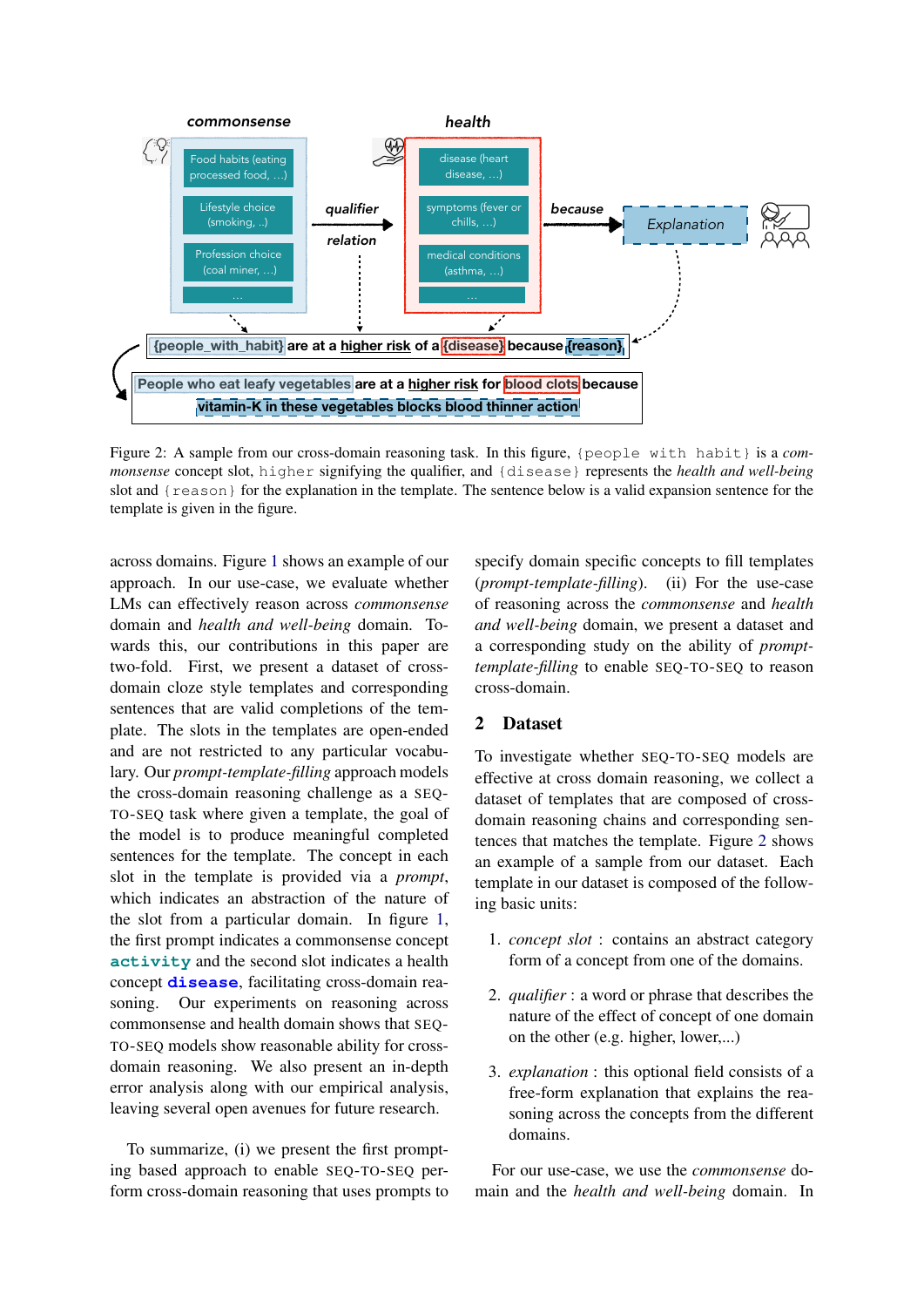<span id="page-2-5"></span>

| Template                                                                                                                             | Sentences                                                                                                                                                                                                                                                                                                                       |  |
|--------------------------------------------------------------------------------------------------------------------------------------|---------------------------------------------------------------------------------------------------------------------------------------------------------------------------------------------------------------------------------------------------------------------------------------------------------------------------------|--|
| {person_at_location} has a<br>{higher/lower} risk of<br>{disease} because {reason_for_risk}                                          | Person who lives in a city has a higher risk of depression<br>- because of stress due to noise<br>Person who lives near a village has a lower risk of respiratory illness<br>- because of lower pollution                                                                                                                       |  |
| {person_taking_prescription}<br>has a higher risk<br>of {disease} due to {reason}                                                    | Someone on steroids have a higher risk for heart disease because<br>- steroids compromise heart pumping<br>People on insulin have a lower risk of hyperglycemia<br>- because of lower glucose levels.                                                                                                                           |  |
| {food_item_1} should not be consumed<br>with {food_item_2} because {reason}                                                          | Steak should not be consumed with mashed potatoes because<br>- pairing fried foods with starchy carbohydrates increases the risk of diabetes.<br>Pizza should not be consumed with French fries because proteins require<br>- a much different stomach environment than starches for proper digestion                           |  |
| A change in behavior such as {behavior_change}<br>is often associated with {a_medical_condition}<br>because {reason_for_condition}   | A change in behavior such as becoming more sedentary is<br>- often associated with obesity because less activity leads to less calorie burning.<br>A change in behavior such as no longer drinking coffee is often<br>- associated with diminished insomnia because less caffeine equals improved sleep.                        |  |
| When severe symptoms like $\{a$ symptom}<br>for a {a_medical_condition} shows up,<br>immediately one should perform {an_action}      | When severe symptoms like confusion or disorientation for heatstroke show up,<br>immediately - one should perform cooling actions, such as applying cooling towels.<br>When severe symptoms like unconsciousness for a heart attack show up,<br>immediately - one should call 911 and perform CPR while awaiting help.          |  |
| People often do {an_activity} before going to<br>bed in night to prevent risk of {disease}.<br>This is because {reason_for_activity} | People often do reading before going to bed in night to prevent risk of insomnia.<br>- This is because doing some light reading helps lull you to sleep.<br>People often do teeth brushing before going to bed in night to prevent risk<br>- of tooth decay. This is because brushing removes cavity-causing plaque from teeth. |  |

Table 1: Examples from our dataset. Each template has two corresponding sentences. **[concept]** is a commonsense knowledge concept, **[concept]** is a health and well-being concept, and **[text]** represents the explanation and **[text]** represents a qualifier. We show two sentences each for a template.

AI, it is a long-standing challenge to address *commonsense* reasoning with approaches ranging from building commonsense knowledge bases [\(Matuszek et al.,](#page-7-3) [2006;](#page-7-3) [Speer and Havasi,](#page-8-5) [2013\)](#page-8-5) and neural-network based approaches [\(Sap et al.,](#page-8-6) [2019;](#page-8-6) [Bosselut et al.,](#page-6-0) [2019a\)](#page-6-0). There has also been specialized knowledge resources for reasoning in the *health and well-being* domain [\(Bodenreider,](#page-6-1) [2004;](#page-6-1) [Schmidt and Gierl,](#page-8-7) [2000\)](#page-8-7). Both these domains have seen immense research over the years, motivating us to choose them for exploring crossdomain reasoning for our use-case

For the use-case to reason across *commonsense* and *health and well-being*, we collect a set of template  $(x)$  and its corresponding expansions  $(y)$ based on this overall schema of reasoning across *commonsense* and *health and well-being* domain. An example is shown in figure [2.](#page-1-0) Each template has atleast one *concept* slot, one from each domain (*people eating leafy vegetables* from commonsense domain and *blood clot* from the medical domain in the example shown in the figure). A qualifier slot optionally specifies *how* the concept in a domain interacts with the concept from other domain. In the example in figure [2,](#page-1-0) *higher risk* indicates the qualifier. The template also includes an optional *explanation* slot that specifies in freeform text how leafy vegetable intake is connected to blood clots.

### 2.1 Task Setup

To collect our dataset, we use amazon mechanical turk platform  $2$ . We paid an average of \$0.50 for each datapoint and on average. Each datapoint took ∼120 seconds to annotate, and we paid an average of \$15 per hour. Additionally, we used a filtering step to select master annotators with an approval rate of more than 90%. All the turkers were given specific instructions to input only factual information and not opinionated statements. Specifically, the turkers were instructed to use the following sources:  $CDC^3$  $CDC^3$ , WebMD<sup>[4](#page-2-2)</sup>, Healthline<sup>[5](#page-2-3)</sup> and *Mayo Clinic*<sup>[6](#page-2-4)</sup>. The annotators were instructed to give a template, and atleast two corresponding sentences that matches the template. The statistics of the data are shown in table [2](#page-3-0) and some qualitative examples from the dataset are given in the table [1.](#page-2-5) Overall, our dataset contains about 7000

<span id="page-2-0"></span><sup>2</sup><https://www.mturk.com/>

<span id="page-2-1"></span><sup>3</sup><https://www.cdc.gov/>

<span id="page-2-2"></span><sup>4</sup><https://www.webmd.com/>

<span id="page-2-3"></span><sup>5</sup><https://www.healthline.com/>

<span id="page-2-4"></span><sup>6</sup><https://www.mayoclinic.org/>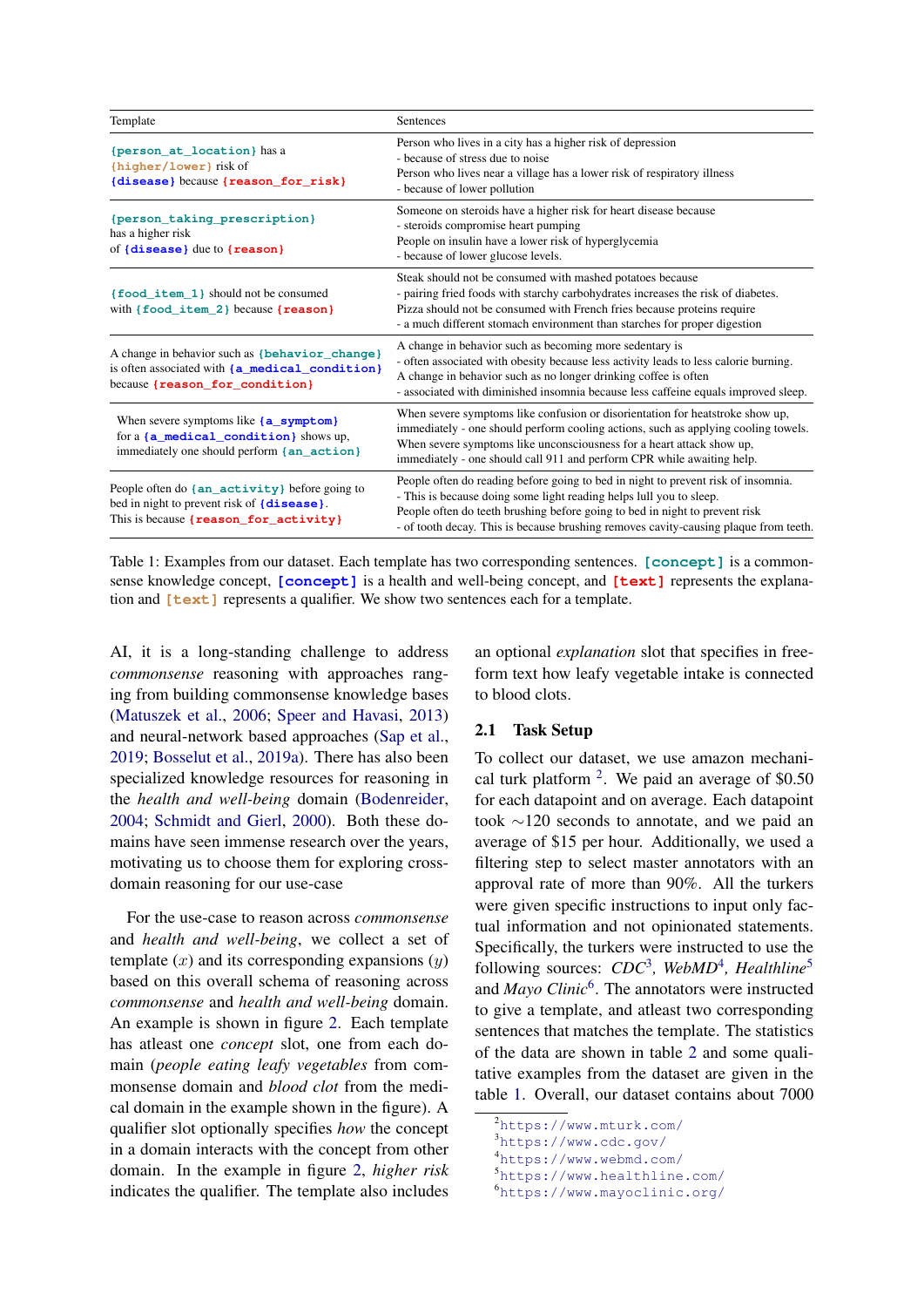<span id="page-3-0"></span>

| Category                 | <b>Statistic</b> |
|--------------------------|------------------|
| #sent len                | 14.57            |
| #datapoints              | 6909             |
| # avg slots per template | 2.4              |

Table 2: Dataset Statistics

template-sentence pairs with about 3600 unique templates.

## 3 *Prompt Template-Filling Framework*

Early NLP systems have often relied with templated rule-based systems [\(Riloff,](#page-8-8) [1996;](#page-8-8) [Brin,](#page-7-4) [1998;](#page-7-4) [Agichtein and Gravano,](#page-6-2) [1999;](#page-6-2) [Craven et al.,](#page-7-5) [2000\)](#page-7-5) due to their simplistic nature. Compared to machine learning methods, they were often rigid [\(Yih,](#page-9-0) [1997\)](#page-9-0). Despite their rigidity, template based systems are often easy to comprehend, and lend themselves to easily incorporate domain knowledge [\(Chiticariu et al.,](#page-7-6) [2013\)](#page-7-6). Our goal is to combine the strengths of both template-based systems and recent pretrained SEQ-TO-SEQ models for the task of cross-domain reasoning.

In our *prompt-template-filling* formulation, we setup the template filling task as a prompt-tuning task inspired by the recent advances in prompttuning. Prompt-based approaches have achieved state-of-the-art performance in several few-shot learning experiments [\(Brown et al.,](#page-7-7) [2020;](#page-7-7) [Gao](#page-7-8) [et al.,](#page-7-8) [2021;](#page-7-8) [Le Scao and Rush,](#page-7-9) [2021\)](#page-7-9). Table [3](#page-4-0) shows an example of our task setup. The template filling task takes an input template  $x$ , containing one or more template slots represented as spans ([MASK]) as input, and produce an expanded sequences  $y$  as output. Given a template  $x$ , the task is to model  $p(y|x)$ . Since there could be multiple sentences in the output  $y$ , we concatenate these sentences as one for model training.

In comparison to approaches such as [Don](#page-7-10)[ahue et al.](#page-7-10) [\(2020\)](#page-7-10), our approach does not strictly enforce that that sentences only fill missing spans of text. Rather, the expanded sentences can have additional modifications. For instance, for the following input template - **{person\_at\_location}** has a **{higher/lower}** risk of **{disease}** because **{reason\_for\_risk}**, a valid sentence is *person who lives in the city has a higher risk of depression due to noise*. In this example, the word *because* does not match the output sentence phrase *due to* but it is considered a valid output for the template.

### 3.1 Training

Given a template  $x \in \mathcal{X}$  and its corresponding expansion  $y \in \mathcal{Y}$ , we can train any sequenceto-sequence model that models  $p_{\theta}(y|x)$ . Towards this, we use a pretrained sequence-to-sequence model  $M$  to estimate the filled template  $y$  for an input  $x$ . We model the conditional distribution  $p_{\theta}(y | x)$  parameterized by  $\theta$ : as

$$
p_{\theta}(y \mid x) = \prod_{k=1}^{M} p_{\theta}(y^k \mid x, y^1, ..., y^{k-1})
$$

where  $M$  is the length of  $y$ .

#### 4 Experiments

In this section, we describe the experimental setup, baselines for our approach. Since our approach is agnostic to the pretrained encoder-decoder architecture type, we perform experiments on several state-of-the-art seq-to-seq models.

#### 4.1 Experimental Setup

Following experimental setup for similar reasoning tasks [\(Rudinger et al.,](#page-8-9) [2020\)](#page-8-9), we use the ROUGE metric [\(Lin,](#page-7-11) [2004\)](#page-7-11) as our automatic metric. To perform the evaluation, we compare the generated sentence for the template against the gold annotations in our dataset. We remove the template words from the output before the comparison for ROUGE to avoid inflating the scores. All the experiments were performed on a cluster of 8 NVIDIA V100 GPUs.

#### 4.2 Models

We follow the same experimental settings across the baseline and our approach for all the models. We initialize all the models with their pretrained weights. We use commonly used encoder-decoder architectures for our experiments - BART-BASE, BART-LARGE, T5-BASE. The model settings are given below:

• BART-BASE: This pretrained encoderdecoder transformer architecture is based on [Lewis et al.](#page-7-12) [\(2020\)](#page-7-12). It consists of 12 transformer layers each with 768 hidden size, 16 attention heads and overall with 139M parameters.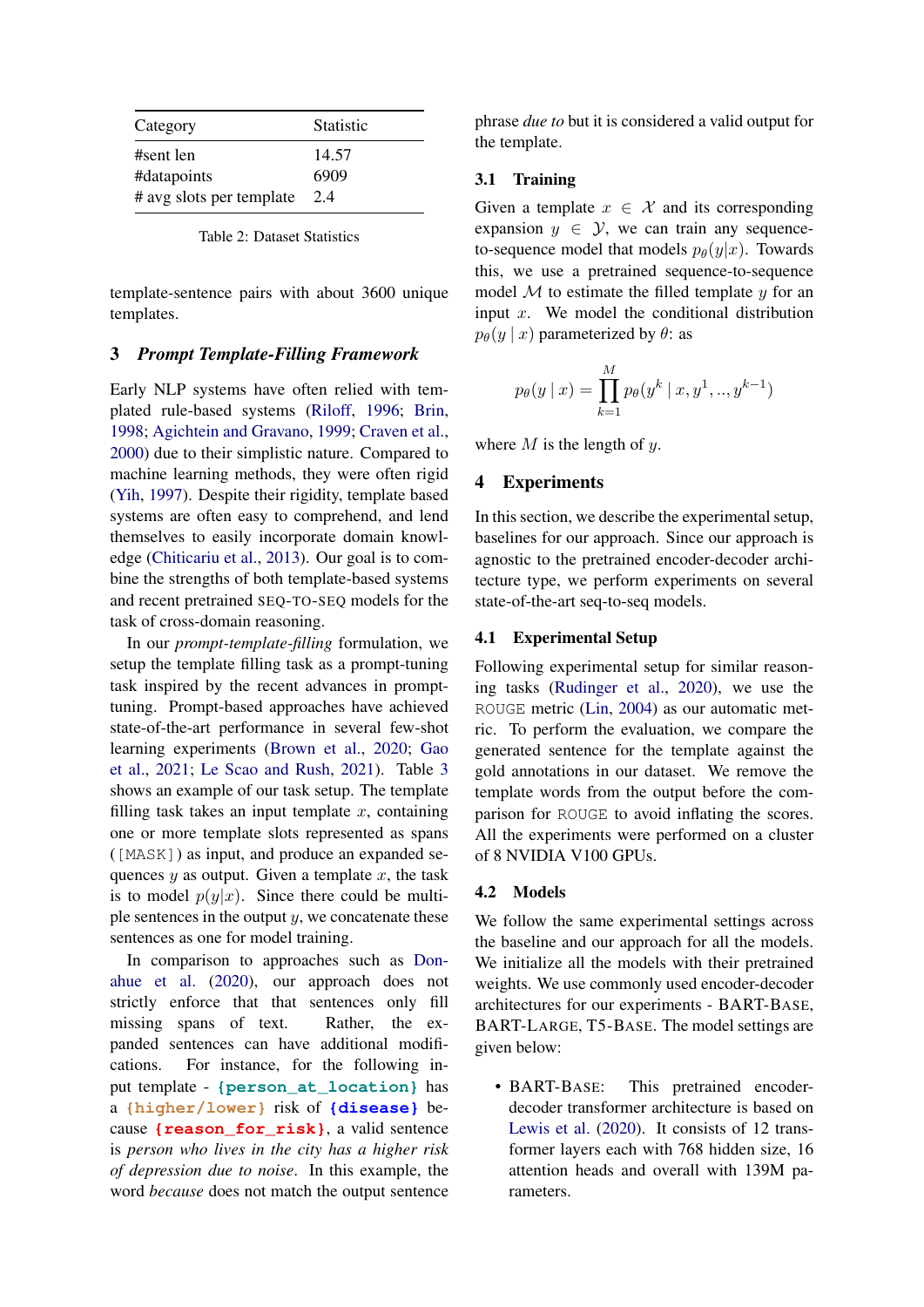<span id="page-4-0"></span>

| Template                                                                                                                                                                                                             | Output                                                                                          |
|----------------------------------------------------------------------------------------------------------------------------------------------------------------------------------------------------------------------|-------------------------------------------------------------------------------------------------|
| The first blank is person_at_location.<br>The second blank is higher/lower.<br>The third blank is <b>disease</b> .<br>The fourth blank is a reason_for_risk.<br>[MASK] has a [MASK] risk of<br>[MASK] because [MASK] | Person who lives in a city<br>has a higher risk of depression<br>because of stress due to noise |

Table 3: Task Setup. Each concept category is given as a prompt to the input and the slots are represented via the [MASK] token. The task for SEQ-TO-SEQ is to generate the *output*

<span id="page-4-3"></span>

| Model              | Template                                                                                                                 | Output                                                                                          |
|--------------------|--------------------------------------------------------------------------------------------------------------------------|-------------------------------------------------------------------------------------------------|
| <b>BERT</b> [MASK] | [MASK] has a [MASK] risk of<br>[MASK] because [MASK]                                                                     | Person who lives in a city<br>has a higher risk of depression<br>because of stress due to noise |
| SPL TOKEN          | [S] person_at_location [/S] has a<br>[S] higher/lower [/S] risk of<br>[S] disease [/S] because<br>[S]reason_for_risk[/S] | Person who lives in a city<br>has a higher risk of depression<br>because of stress due to noise |

Table 4: Task Setup for baselines. In the first baseline, we query the BERT MLM model to check if cross-domain knowledge is already present. In our second baseline, we use special tokens to indicate the start and end of each slot. In both the case, the SEQ-TO-SEQ is trained to generate the output.

- BART-LARGE: Larger version of BART-BASE, consisting of 24 transformer layers, 1024 hidden size, 16 heads and 406M parameters.
- T5-BASE: The T5 model is also a transformer encoder-decoder model based on [Raf](#page-8-10)[fel et al.](#page-8-10) [\(2020\)](#page-8-10) with 220M parameters with 12-layers each with 768 hidden-state, 3072 feed-forward hidden-state and 12 attention heads.  $7$ .

### 4.3 Baseline Methods

- BERT [MASK]: To understand whether pretrained models contain the knowledge already, we try a masked language modeling baseline where we query the template using [MASK] tokens<sup>[8](#page-4-2)</sup>.
- SPL TOKEN: In this approach, we use the special token approach (SPL TOKEN) [\(Don](#page-7-10)[ahue et al.,](#page-7-10) [2020\)](#page-7-10), where we indicate the start

and end of each template slot in the input and generate the output sentence

Table [4](#page-4-3) shows the baseline setup of the models for our task with a corresponding example.

#### 4.4 Results

The results across various pretrained encoderdecoder approaches are shown in table [5.](#page-6-3) In this table, we see that on average, BART models perform better than T5 models on average. We hypothesize this might be an effect of their pretraining task choices and corresponding datasets. We also observe that PROMPT based models outperform the SPL TOKEN based approach. For all of the models and baselines, we used the greedy decoding strategy.

N-gram metrics such as ROUGE are known to be limited, specifically for reasoning tasks. To assess the quality of generated output, three human judges annotated 100 unique samples for *correctness* - that indicates how many samples were correct from a human perspective.

We used our best performing BART-BASE model for this evaluation. In this experiment, a sentence generated by the SEQ-TO-SEQ for a given template was given to a human judge and they

<span id="page-4-1"></span><sup>&</sup>lt;sup>7</sup>We use the implementation of all the models from the huggingface [\(Wolf et al.,](#page-8-11) [2020\)](#page-8-11) repository

<span id="page-4-2"></span><sup>&</sup>lt;sup>8</sup>Since mask tokens in BERT needs to be predetermined for this experiment, we try different variations with number of [MASK] tokens and report the best results.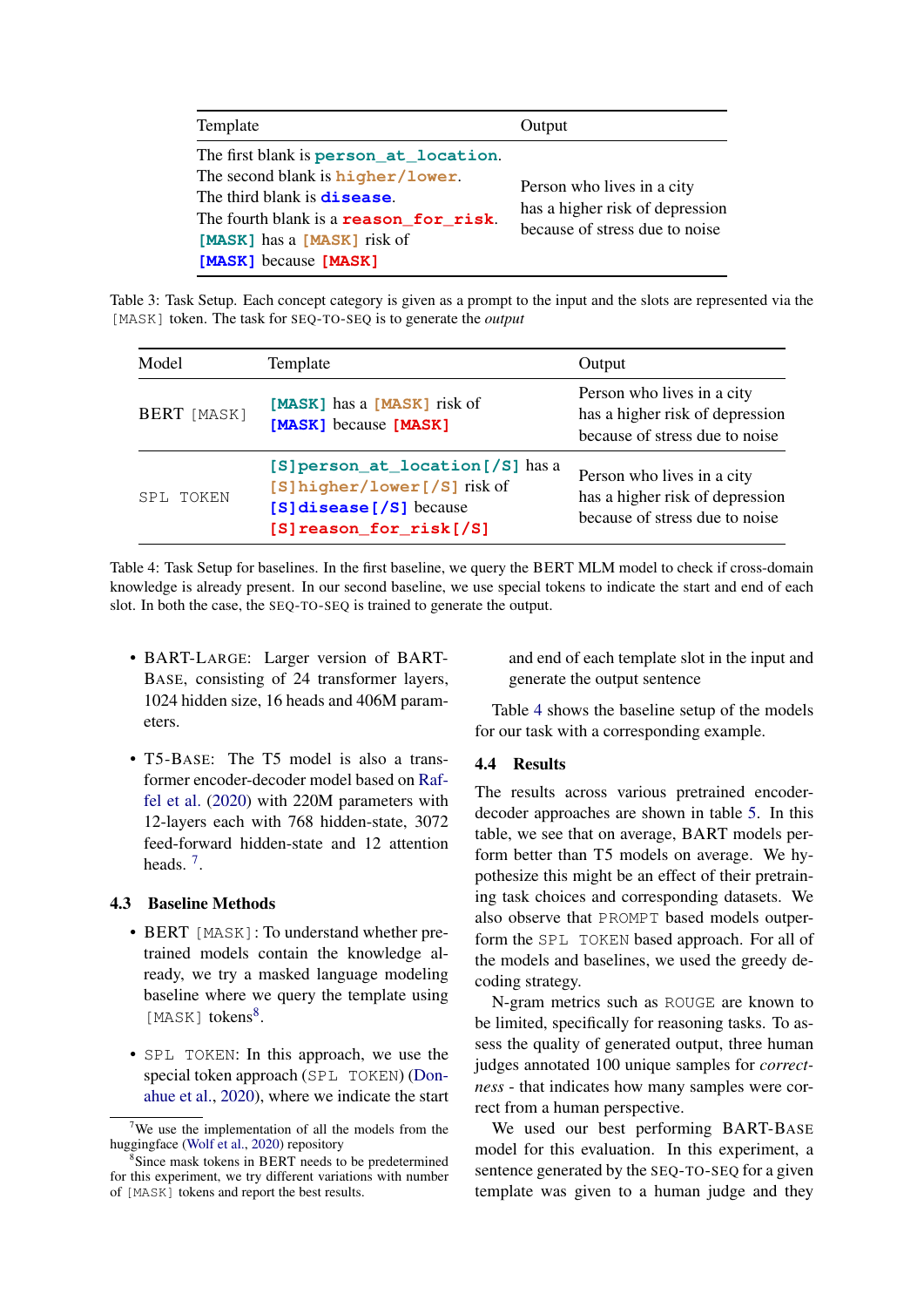were asked to evaluate whether the sentence was correct, given the template. The judges were asked to refer to the same sources as the human annotators to verify the correctness. The inter-annotator agreement on graph correctness was substantial with a Fleiss' Kappa score [\(Fleiss and Cohen,](#page-7-13) [1973\)](#page-7-13) of 0.73. From our evaluation, we found that human judges rated about 69% of the sentences to be correct given a template. Both the automated and human evaluation suggests that there is ample room for further improving cross-domain reasoning ability of SEQ-TO-SEQ models.

# 5 Error Analysis

In this section, we analyze in detail how well language models perform cross-domain reasoning. Automated metrics such as ROUGE are restrictive in terms of understanding the reasoning abilities and we complement our automated evaluation with manual error analysis. For this analysis, we randomly select 100 samples from the validation set predictions where the ROUGE scores were low. We observe the following categories of errors that language models exhibit. Table [6](#page-6-4) shows the common type of errors and a corresponding example for each type.

Error Type - Correct but not in gold (17%) : In several cases, we observe that the output produced by the language models are correct despite not matching the gold answer. This phenomenon is evident when the input template contains multiple possible answers. While the gold answer in the example shown in Table [6](#page-6-4) (first row) fills the template using **smoking**, the language models generates an answer that relates to **kidney damage**. While correct, the automated metrics score this answer lower.

Error Type - Wrong commonsense concept  $(8\%)$ : In this category of error, the model generates the wrong specification for the given slot. For instance (second row in table [6\)](#page-6-4), the model mistakenly assumes **person taking less medication** as a **socioeconomic condition**.

Error Type - Generic Explanation (53%): In several cases, the model resorts to generic explanation that are *obvious*. A generic explanation repeats the same information as the rest of sentence as an explanation, thereby not providing any new information compared to the rest of the sentence. In the example shown in Table [6](#page-6-4) (row 3), the explanation **because of the strain of the heart** is already clear from the concept **chest pain**.

Error Type - Factually Incorrect (22%) : Factual correctness is one of the biggest challenges in NLP applications [\(Petroni et al.,](#page-8-12) [2020;](#page-8-12) [Pagnoni](#page-8-13) [et al.,](#page-8-13) [2021\)](#page-8-13). The incorrect factual information is also acute for cross-domain reasoning applications as well. As shown in the example (row 4 in table [6\)](#page-6-4), the model incorrectly generates that **people with flu diagnosis** should do **exercise**.

Our errors highlight the difficulty of the task for language models. This leaves room for several research questions that requires future work. Overall, cross-domain reasoning is still an uphill task for language models with promising directions.

## 6 Related Work

Knowledge Bases : Knowledge Bases (KBs) have been the predominant approach to perform cross-domain reasoning in the past. Some of the prominent cross domain knowledge bases include DBPedia [\(Mendes et al.,](#page-8-2) [2012\)](#page-8-2), YAGO [\(Suchanek](#page-8-14) [et al.,](#page-8-14) [2007\)](#page-8-14) and NELL [\(Mitchell et al.,](#page-8-15) [2018\)](#page-8-15). Most of these knowledge bases despite being cross-domain, the focus is primarily on the encyclopedic knowledge. In our work, we focus on ability of SEQ-TO-SEQ for cross-domain reasoning, which can be viewed as a complementary approach to KBs.

Language Models for Knowledge Generation: Using pretrained language models to generate knowledge has been studied for commonsense reasoning tasks. [\(Sap et al.,](#page-8-6) [2019;](#page-8-6) [Bosselut et al.,](#page-7-0) [2019b;](#page-7-0) [Shwartz et al.,](#page-8-16) [2020a;](#page-8-16) [Bosselut et al.,](#page-6-5) [2021\)](#page-6-5). Our work closely aligns with [Bosselut](#page-7-0) [et al.](#page-7-0) [\(2019b,](#page-7-0) [2021\)](#page-6-5). Compared to [Bosselut et al.](#page-7-0) [\(2019b\)](#page-7-0), our focus in this work to extend this line of work from only commonsense reasoning to perform reasoning cross domain.

Language Model Infilling : Our work also closely relates to the language model infilling work in the literature such as [Fedus et al.](#page-7-14) [\(2018\)](#page-7-14) and [\(Donahue et al.,](#page-7-10) [2020\)](#page-7-10). Compared to these works which only look at cloze-test infilling, our work aims to expand templates that cannot be directly modeled as cloze-style. Our work is also related to the story generation efforts such as [Yao](#page-9-1)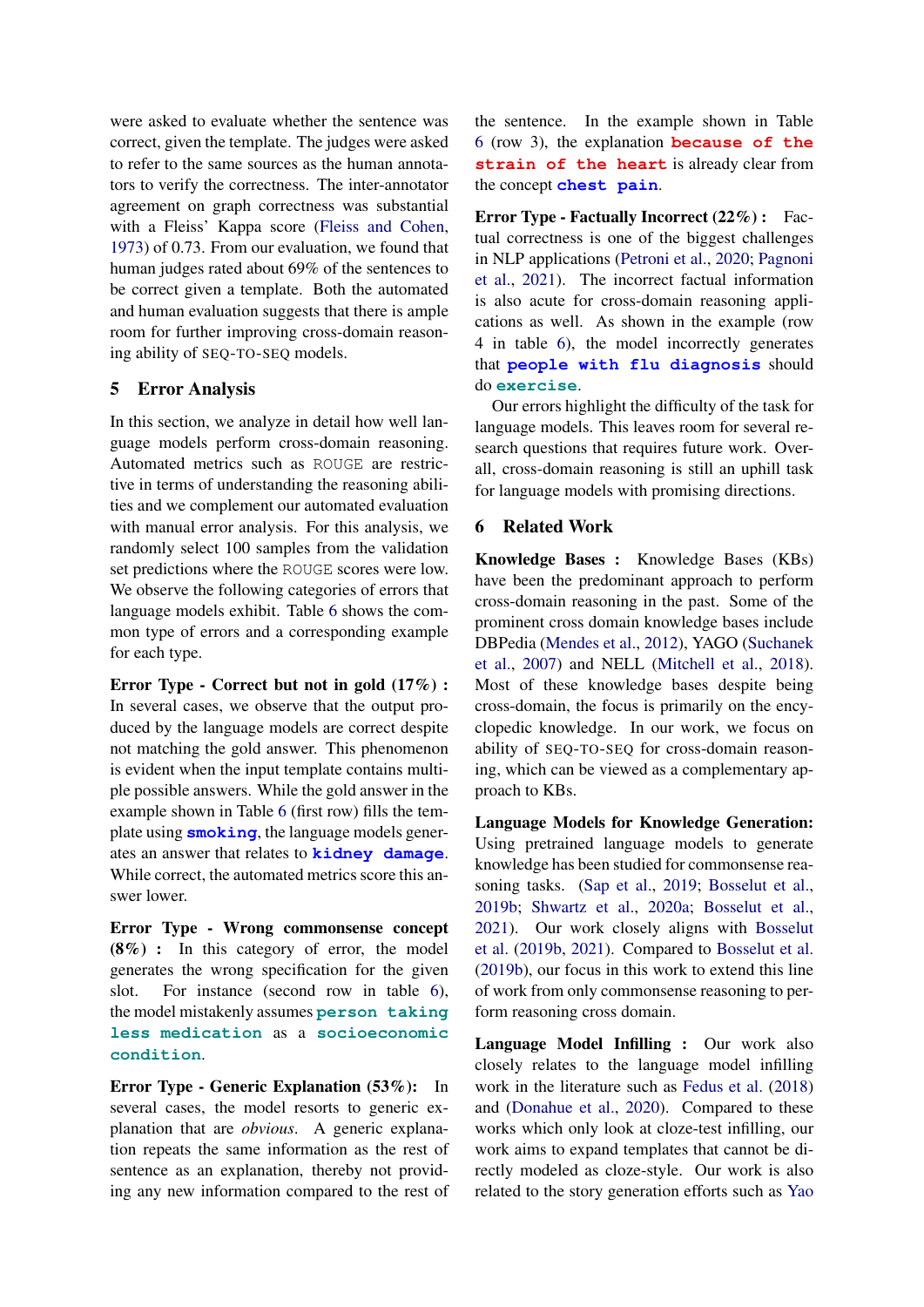<span id="page-6-3"></span>

| Model                                 | <b>Type</b>                                 | ROUGE-1        | ROUGE-2      | ROUGE-L        |
|---------------------------------------|---------------------------------------------|----------------|--------------|----------------|
| <b>BERT-BASE</b><br><b>BERT-LARGE</b> | [MASK]<br>[MASK]                            | 5.33<br>8.05   | 0.72<br>0.63 | 4.94<br>7.85   |
| T5-BASE<br>T5-BASE                    | <b>TOKEN</b><br><b>SPL</b><br><b>PROMPT</b> | 14.00<br>14.01 | 2.71<br>2.60 | 12.58<br>12.57 |
| <b>BART-BASE</b><br><b>BART-BASE</b>  | SPL TOKEN<br><b>PROMPT</b>                  | 17.17<br>18.89 | 5.60<br>5.87 | 16.32<br>17.96 |
| BART-LARGE<br>BART-LARGE              | TOKEN<br>SPT.<br><b>PROMPT</b>              | 19.54<br>20.58 | 7.57<br>7.32 | 18.49<br>19.58 |

Table 5: Overview of the results compared to baselines. The table shows that BART-BASE performs better than T5-BASE model and BART-LARGE outperforms both.

<span id="page-6-4"></span>

| Error Type                      | Template                                                                                                                 | Gold Answer                                                                                                                   | <b>Generated Answer</b>                                                                                                      |
|---------------------------------|--------------------------------------------------------------------------------------------------------------------------|-------------------------------------------------------------------------------------------------------------------------------|------------------------------------------------------------------------------------------------------------------------------|
| Correct but<br>not in gold      | Children who are exposed to<br>{environmental_factor} are often at a higher<br>risk for {disease} because {reason}       | Children exposed to second hand smoke<br>are at a higher risk for lung disease<br>because of breathing in the cigarette smoke | Children who are exposed to lead paint are<br>often at a higher risk for kidney failure<br>because lead causes kidney damage |
| Wrong<br>commonsense<br>concept | People with {certain_socioeconomic_condition}<br>are at higher risk of {disease}<br>as they are more exposed to {reason} | Person who often inhales a lot of dirt is<br>at a higher risk of hay fever<br>because of allergen content.                    | Person who often does less medications is<br>at a higher risk of hay fever<br>because of the drug can help clear it up       |
| Generic<br>Answer               | When people with {certain_co-morbidities}<br>shows {symptoms},<br>this is because of {reason_for_patient_state}          | When people with diabetes shows lethargy,<br>this is because of high glucose levels.                                          | When people with heart disease shows<br>chest pain, this is because<br>of the strain on the heart                            |
| Factually<br>Incorrect          | People with a {health_condition}<br>should do {an_activity}<br>because {reason}                                          | People with a cardiovascular disease<br>should do exercise<br>since exercise burns excess fat                                 | People with a flu diagnosis<br>should do exercise                                                                            |

Table 6: Error Analysis based on the BART-BASE-PROMPT model. We select 100 samples from the validation set and each row shows an example of each class of error.

[et al.](#page-9-1) [\(2019\)](#page-9-1); [Fan et al.](#page-7-15) [\(2018\)](#page-7-15); [Ippolito et al.](#page-7-16) [\(2019\)](#page-7-16); [Rashkin et al.](#page-8-17) [\(2020\)](#page-8-17) but our application differs from them in that we focus on crossdomain reasoning instead of content planning for stories.

There has also been efforts to transfer knowledge cross-domain via transfer learning [\(Min](#page-8-18) [et al.,](#page-8-18) [2017;](#page-8-18) [Wiese et al.,](#page-8-19) [2017;](#page-8-19) [Deng et al.,](#page-7-17) [2018\)](#page-7-17) but our work focuses on cross-domain reasoning in the same input sample unlike transfer learning based approaches.

## 7 Conclusion and Future Work

In this paper, we present a novel *prompt-templatefilling* approach that adapts language models to perform cross-domain reasoning via prompting. To study this, we present a dataset via a usecase of reasoning across *commonsense* and *health and well-being* domain. Through both automated and human metrics, we find that there is immense room for progress towards improving language models' capability for cross-domain reasoning. For future work, we want to extend this work for multiple other cross-domain scenarios and understand the nature of cross-domain reasoning in depth.

#### References

- <span id="page-6-2"></span>Eugene Agichtein and L. Gravano. 1999. Extracting relations from large plain-text collections.
- <span id="page-6-1"></span>Olivier Bodenreider. 2004. [{The Unified Medical](https://doi.org/10.1093/nar/gkh061) Language System (UMLS): integrating biomed-<br>ical terminology}. Nucleic Acids Research. Nucleic Acids Research, 32(suppl\_1):D267–D270.
- <span id="page-6-5"></span>Antoine Bosselut, Ronan Le Bras, and Yejin Choi. 2021. Dynamic neuro-symbolic knowledge graph construction for zero-shot commonsense question answering. In Proceedings of the 35th AAAI Conference on Artificial Intelligence (AAAI).
- <span id="page-6-0"></span>Antoine Bosselut, Hannah Rashkin, Maarten Sap, Chaitanya Malaviya, Asli Celikyilmaz, and Yejin Choi. 2019a. [COMET: Commonsense transform](https://doi.org/10.18653/v1/P19-1470)[ers for automatic knowledge graph construction.](https://doi.org/10.18653/v1/P19-1470) In Proceedings of the 57th Annual Meeting of the Association for Computational Linguistics, pages 4762–4779, Florence, Italy. Association for Computational Linguistics.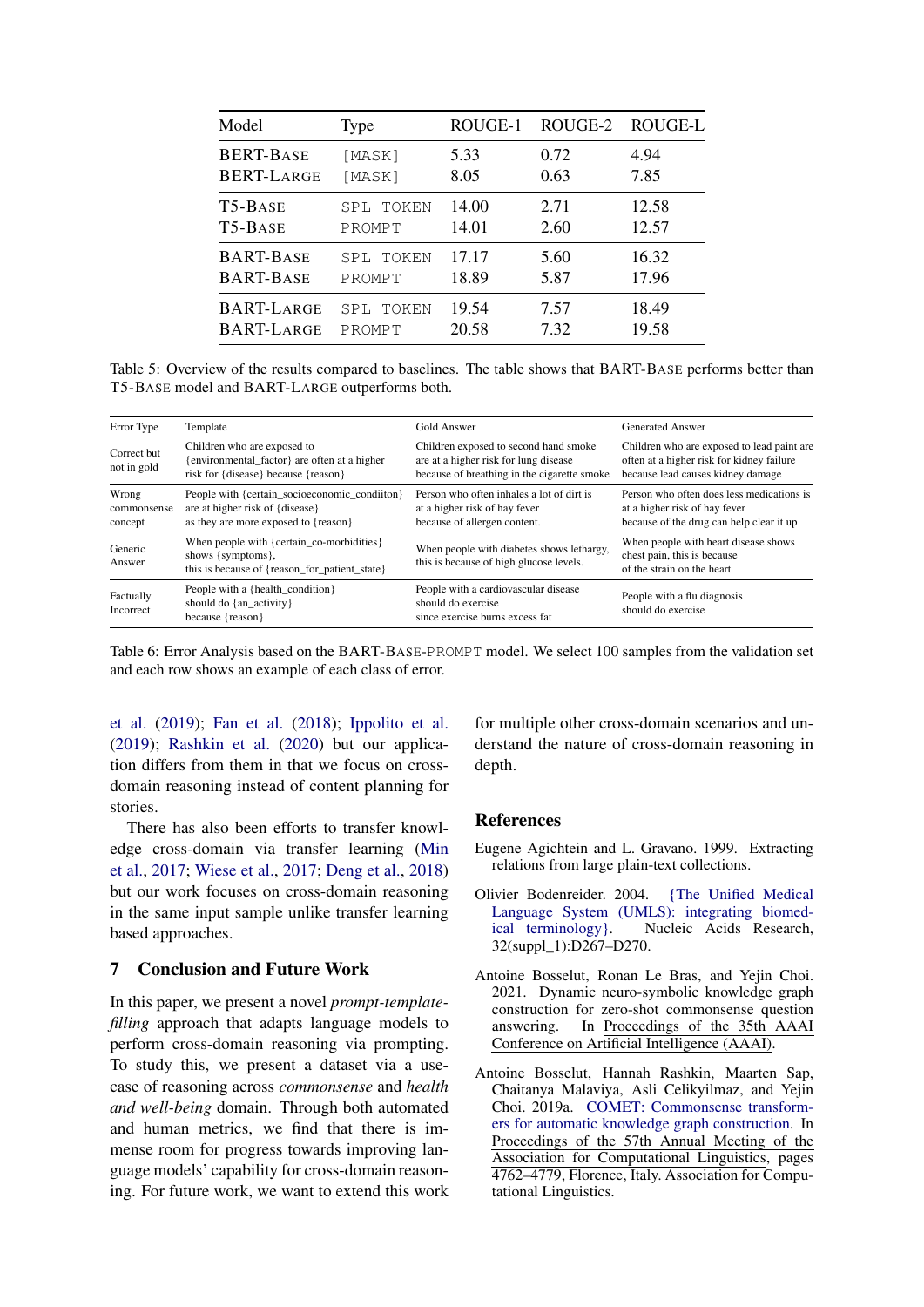- <span id="page-7-0"></span>Antoine Bosselut, Hannah Rashkin, Maarten Sap, Chaitanya Malaviya, Asli Çelikyilmaz, and Yejin Choi. 2019b. Comet: Commonsense transformers for automatic knowledge graph construction. In ACL.
- <span id="page-7-4"></span>S. Brin. 1998. Extracting patterns and relations from the world wide web. In WebDB.
- <span id="page-7-7"></span>Tom Brown, Benjamin Mann, Nick Ryder, Melanie Subbiah, Jared D Kaplan, Prafulla Dhariwal, Arvind Neelakantan, Pranav Shyam, Girish Sastry, Amanda Askell, Sandhini Agarwal, Ariel Herbert-Voss, Gretchen Krueger, Tom Henighan, Rewon Child, Aditya Ramesh, Daniel Ziegler, Jeffrey Wu, Clemens Winter, Chris Hesse, Mark Chen, Eric Sigler, Mateusz Litwin, Scott Gray, Benjamin Chess, Jack Clark, Christopher Berner, Sam McCandlish, Alec Radford, Ilya Sutskever, and Dario Amodei. 2020. [Language models are few](https://proceedings.neurips.cc/paper/2020/file/1457c0d6bfcb4967418bfb8ac142f64a-Paper.pdf)[shot learners.](https://proceedings.neurips.cc/paper/2020/file/1457c0d6bfcb4967418bfb8ac142f64a-Paper.pdf) In Advances in Neural Information Processing Systems, volume 33, pages 1877–1901. Curran Associates, Inc.
- <span id="page-7-6"></span>Laura Chiticariu, Yunyao Li, and Frederick R. Reiss. 2013. [Rule-based information extraction is dead!](https://aclanthology.org/D13-1079) [long live rule-based information extraction systems!](https://aclanthology.org/D13-1079) In Proceedings of the 2013 Conference on Empirical Methods in Natural Language Processing, pages 827–832, Seattle, Washington, USA. Association for Computational Linguistics.
- <span id="page-7-2"></span>Peter Clark, Oyvind Tafjord, and Kyle Richardson. 2020. Transformers as soft reasoners over language. In Proceedings of the Twenty-Ninth International Joint Conference on Artificial Intelligence, IJCAI-20, pages 3882–3890. International Joint Conferences on Artificial Intelligence Organization. Main track.
- <span id="page-7-5"></span>M. Craven, Dan DiPasquo, Dayne Freitag, A. McCallum, Tom Michael Mitchell, K. Nigam, and Seán Slattery. 2000. Learning to construct knowledge bases from the world wide web. Artif. Intell., 118:69–113.
- <span id="page-7-17"></span>Yang Deng, Ying Shen, Min Yang, Yaliang Li, Nan Du, Wei Fan, and Kai Lei. 2018. [Knowledge as](https://aclanthology.org/C18-1279) [a bridge: Improving cross-domain answer selec](https://aclanthology.org/C18-1279)[tion with external knowledge.](https://aclanthology.org/C18-1279) In Proceedings of the 27th International Conference on Computational Linguistics, pages 3295–3305, Santa Fe, New Mexico, USA. Association for Computational Linguistics.
- <span id="page-7-10"></span>Chris Donahue, Mina Lee, and Percy Liang. 2020. Enabling language models to fill in the blanks. In ACL.
- <span id="page-7-15"></span>Angela Fan, Mike Lewis, and Yann Dauphin. 2018. [Hi](https://doi.org/10.18653/v1/P18-1082)[erarchical neural story generation.](https://doi.org/10.18653/v1/P18-1082) In Proceedings of the 56th Annual Meeting of the Association for Computational Linguistics (Volume 1: Long Papers), pages 889–898, Melbourne, Australia. Association for Computational Linguistics.
- <span id="page-7-14"></span>William Fedus, Ian Goodfellow, and Andrew M. Dai. 2018. [MaskGAN: Better text generation via fill](https://openreview.net/forum?id=ByOExmWAb)ing in the Tells In International Conference on Learning Representations.
- <span id="page-7-13"></span>Joseph L Fleiss and Jacob Cohen. 1973. The equivalence of weighted kappa and the intraclass correlation coefficient as measures of reliability. Educational and psychological measurement, 33(3):613–619.
- <span id="page-7-8"></span>Tianyu Gao, Adam Fisch, and Danqi Chen. 2021. [Making pre-trained language models better few-shot](https://doi.org/10.18653/v1/2021.acl-long.295) [learners.](https://doi.org/10.18653/v1/2021.acl-long.295) In Proceedings of the 59th Annual Meeting of the Association for Computational Linguistics and the 11th International Joint Conference on Natural Language Processing (Volume 1: Long Papers), pages 3816–3830, Online. Association for Computational Linguistics.
- <span id="page-7-16"></span>Daphne Ippolito, David Grangier, Chris Callison-Burch, and Douglas Eck. 2019. [Unsupervised hier](https://doi.org/10.18653/v1/W19-2405)[archical story infilling.](https://doi.org/10.18653/v1/W19-2405) In Proceedings of the First Workshop on Narrative Understanding, pages 37– 43, Minneapolis, Minnesota. Association for Computational Linguistics.
- <span id="page-7-9"></span>Teven Le Scao and Alexander Rush. 2021. [How many](https://doi.org/10.18653/v1/2021.naacl-main.208) [data points is a prompt worth?](https://doi.org/10.18653/v1/2021.naacl-main.208) In Proceedings of the 2021 Conference of the North American Chapter of the Association for Computational Linguistics: Human Language Technologies, pages 2627–2636, Online. Association for Computational Linguistics.
- <span id="page-7-12"></span>Mike Lewis, Yinhan Liu, Naman Goyal, Marjan Ghazvininejad, Abdelrahman Mohamed, Omer Levy, Veselin Stoyanov, and Luke Zettlemoyer. 2020. [BART: Denoising sequence-to-sequence](https://doi.org/10.18653/v1/2020.acl-main.703) [pre-training for natural language generation, trans](https://doi.org/10.18653/v1/2020.acl-main.703)[lation, and comprehension.](https://doi.org/10.18653/v1/2020.acl-main.703) In Proceedings of the 58th Annual Meeting of the Association for Computational Linguistics, pages 7871–7880, Online. Association for Computational Linguistics.
- <span id="page-7-11"></span>Chin-Yew Lin. 2004. Rouge: A package for automatic evaluation of summaries. In Text summarization branches out, pages 74–81.
- <span id="page-7-1"></span>Aman Madaan, Dheeraj Rajagopal, Niket Tandon, Yiming Yang, and Eduard Hovy. 2021. [Could you](https://doi.org/10.18653/v1/2021.findings-acl.456) [give me a hint ? generating inference graphs for de](https://doi.org/10.18653/v1/2021.findings-acl.456)[feasible reasoning.](https://doi.org/10.18653/v1/2021.findings-acl.456) In Findings of the Association for Computational Linguistics: ACL-IJCNLP 2021, pages 5138–5147, Online. Association for Computational Linguistics.
- <span id="page-7-3"></span>Cynthia Matuszek, John Cabral, M. Witbrock, and John DeOliveira. 2006. An introduction to the syntax and content of cyc. In AAAI Spring Symposium: Formalizing and Compiling Background Knowledge and Its Applications to Knowledge Representation and Question Answering.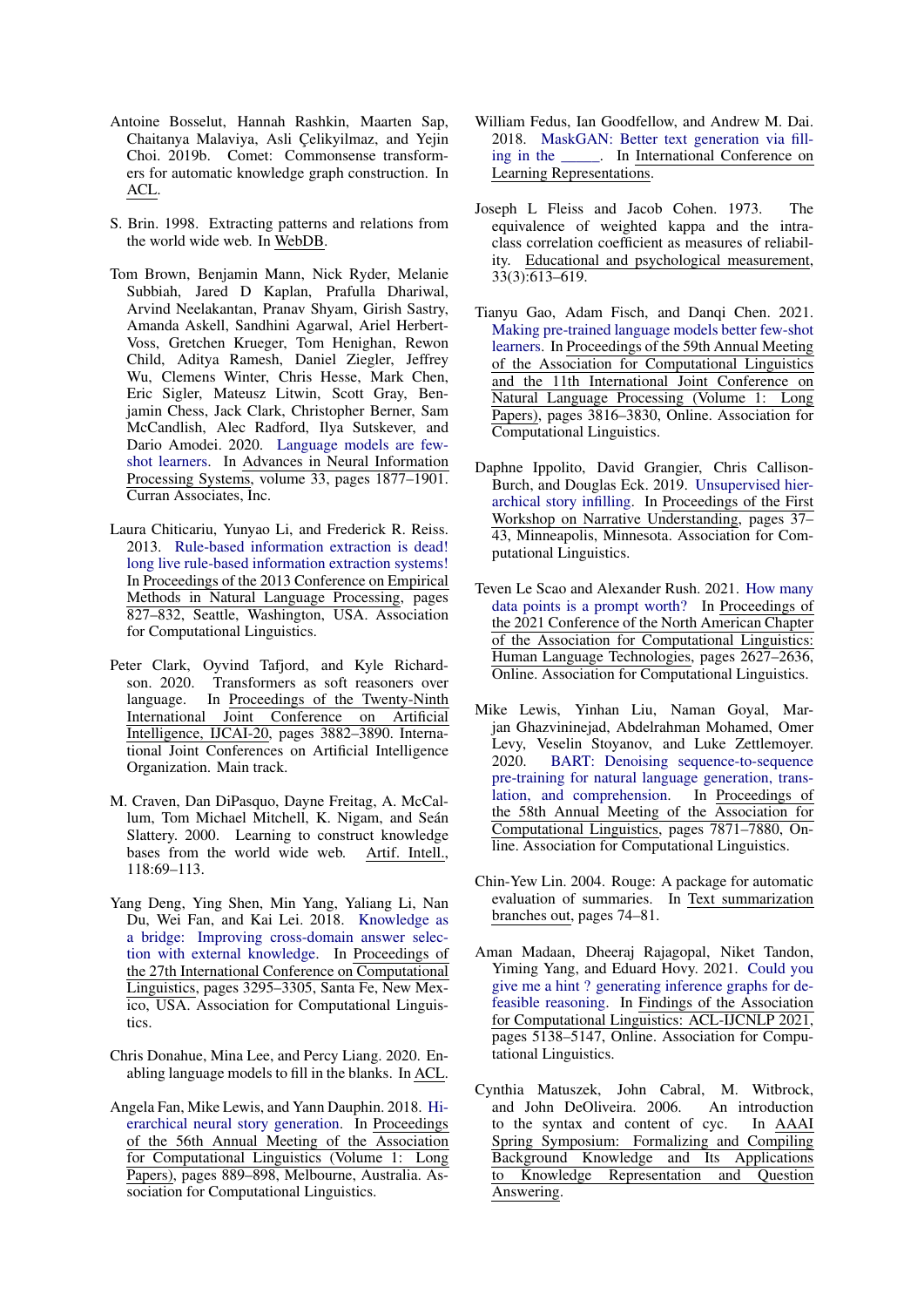- <span id="page-8-2"></span>Pablo Mendes, Max Jakob, and Christian Bizer. 2012. [DBpedia: A multilingual cross-domain knowledge](http://www.lrec-conf.org/proceedings/lrec2012/pdf/570_Paper.pdf) [base.](http://www.lrec-conf.org/proceedings/lrec2012/pdf/570_Paper.pdf) In Proceedings of the Eighth International Conference on Language Resources and Evaluation (LREC'12), pages 1813–1817, Istanbul, Turkey. European Language Resources Association (ELRA).
- <span id="page-8-18"></span>Sewon Min, Minjoon Seo, and Hannaneh Hajishirzi. 2017. [Question answering through transfer learn](https://doi.org/10.18653/v1/P17-2081)[ing from large fine-grained supervision data.](https://doi.org/10.18653/v1/P17-2081) In Proceedings of the 55th Annual Meeting of the Association for Computational Linguistics (Volume Short Papers), pages 510-517, Vancouver, Canada. Association for Computational Linguistics.
- <span id="page-8-15"></span>T. Mitchell, W. Cohen, E. Hruschka, P. Talukdar, B. Yang, J. Betteridge, A. Carlson, B. Dalvi, M. Gardner, B. Kisiel, J. Krishnamurthy, N. Lao, K. Mazaitis, T. Mohamed, N. Nakashole, E. Platanios, A. Ritter, M. Samadi, B. Settles, R. Wang, D. Wijaya, A. Gupta, X. Chen, A. Saparov, M. Greaves, and J. Welling. 2018. [Never-ending](https://doi.org/10.1145/3191513) [learning.](https://doi.org/10.1145/3191513) Commun. ACM, 61(5):103–115.
- <span id="page-8-1"></span>Kerem Oktar and T. Lombrozo. 2020. You should really think this through: Cross-domain variation in preferences for intuition and deliberation. In CogSci.
- <span id="page-8-0"></span>Thorsten Pachur and Melanie Spaar. 2015. Domainspecific preferences for intuition and deliberation in decision making. Journal of applied research in memory and cognition, 4:303–311.
- <span id="page-8-13"></span>Artidoro Pagnoni, Vidhisha Balachandran, and Yulia Tsvetkov. 2021. [Understanding factuality in ab](https://doi.org/10.18653/v1/2021.naacl-main.383)[stractive summarization with FRANK: A bench](https://doi.org/10.18653/v1/2021.naacl-main.383)[mark for factuality metrics.](https://doi.org/10.18653/v1/2021.naacl-main.383) In Proceedings of the 2021 Conference of the North American Chapter of the Association for Computational Linguistics: Human Language Technologies, pages 4812–4829, Online. Association for Computational Linguistics.
- <span id="page-8-12"></span>Fabio Petroni, Patrick Lewis, Aleksandra Piktus, Tim Rocktäschel, Yuxiang Wu, Alexander H. Miller, and Sebastian Riedel. 2020. [How context affects lan](https://openreview.net/forum?id=025X0zPfn)[guage models' factual predictions.](https://openreview.net/forum?id=025X0zPfn) In Automated Knowledge Base Construction.
- <span id="page-8-10"></span>Colin Raffel, Noam Shazeer, Adam Roberts, Katherine Lee, Sharan Narang, Michael Matena, Yanqi Zhou, Wei Li, and Peter J. Liu. 2020. [Exploring](http://jmlr.org/papers/v21/20-074.html) [the limits of transfer learning with a unified text](http://jmlr.org/papers/v21/20-074.html)[to-text transformer.](http://jmlr.org/papers/v21/20-074.html) Journal of Machine Learning Research, 21(140):1–67.
- <span id="page-8-4"></span>Dheeraj Rajagopal, Aman Madaan, Niket Tandon, Yiming Yang, Shrimai Prabhumoye, Abhilasha Ravichander, Peter Clark, and Eduard Hovy. 2021. [Curie: An iterative querying approach for reasoning](http://arxiv.org/abs/2104.00814) [about situations.](http://arxiv.org/abs/2104.00814)
- <span id="page-8-17"></span>Hannah Rashkin, Asli Celikyilmaz, Yejin Choi, and Jianfeng Gao. 2020. [PlotMachines: Outline](https://doi.org/10.18653/v1/2020.emnlp-main.349)[conditioned generation with dynamic plot state](https://doi.org/10.18653/v1/2020.emnlp-main.349)

[tracking.](https://doi.org/10.18653/v1/2020.emnlp-main.349) In Proceedings of the 2020 Conference on Empirical Methods in Natural Language Processing (EMNLP), pages 4274–4295, Online. Association for Computational Linguistics.

- <span id="page-8-8"></span>E. Riloff. 1996. Automatically generating extraction patterns from untagged text. In AAAI/IAAI, Vol. 2.
- <span id="page-8-9"></span>Rachel Rudinger, Vered Shwartz, Jena D. Hwang, Chandra Bhagavatula, Maxwell Forbes, Ronan Le Bras, Noah A. Smith, and Yejin Choi. 2020. [Thinking like a skeptic: Defeasible inference in nat](https://www.aclweb.org/anthology/2020.findings-emnlp.418)[ural language.](https://www.aclweb.org/anthology/2020.findings-emnlp.418) In Findings of the Association for Computational Linguistics: EMNLP 2020, pages 4661–4675, Online. Association for Computational Linguistics.
- <span id="page-8-6"></span>Maarten Sap, Ronan Le Bras, Emily Allaway, Chandra Bhagavatula, Nicholas Lourie, Hannah Rashkin, Brendan Roof, Noah A Smith, and Yejin Choi. 2019. Atomic: An atlas of machine commonsense for if-then reasoning. In Proceedings of the AAAI Conference on Artificial Intelligence, volume 33, pages 3027–3035.
- <span id="page-8-7"></span>Rainer Schmidt and Lothar Gierl. 2000. Casebased reasoning for medical knowledge-based systems. Studies in health technology and informatics,  $77:720 - 5.$
- <span id="page-8-16"></span>Vered Shwartz, Peter West, Ronan Le Bras, Chandra Bhagavatula, and Yejin Choi. 2020a. Unsupervised commonsense question answering with selftalk. arXiv preprint arXiv:2004.05483.
- <span id="page-8-3"></span>Vered Shwartz, Peter West, Ronan Le Bras, Chandra Bhagavatula, and Yejin Choi. 2020b. [Unsupervised](https://doi.org/10.18653/v1/2020.emnlp-main.373) [commonsense question answering with self-talk.](https://doi.org/10.18653/v1/2020.emnlp-main.373) In Proceedings of the 2020 Conference on Empirical Methods in Natural Language Processing (EMNLP), pages 4615–4629, Online. Association for Computational Linguistics.
- <span id="page-8-5"></span>Robyn Speer and Catherine Havasi. 2013. Conceptnet 5: A large semantic network for relational knowledge. In The People's Web Meets NLP.
- <span id="page-8-14"></span>Fabian M. Suchanek, Gjergji Kasneci, and Gerhard Weikum. 2007. [Yago: A core of semantic knowl](https://doi.org/10.1145/1242572.1242667)[edge.](https://doi.org/10.1145/1242572.1242667) In Proceedings of the 16th International Conference on World Wide Web, WWW '07, page 697–706, New York, NY, USA. Association for Computing Machinery.
- <span id="page-8-19"></span>Georg Wiese, Dirk Weissenborn, and Mariana Neves. 2017. [Neural domain adaptation for biomedical](https://doi.org/10.18653/v1/K17-1029) [question answering.](https://doi.org/10.18653/v1/K17-1029) In Proceedings of the 21st Conference on Computational Natural Language Learning (CoNLL 2017), pages 281–289, Vancouver, Canada. Association for Computational Linguistics.
- <span id="page-8-11"></span>Thomas Wolf, Lysandre Debut, Victor Sanh, Julien Chaumond, Clement Delangue, Anthony Moi, Pierric Cistac, Tim Rault, Rémi Louf, Morgan Funtowicz, Joe Davison, Sam Shleifer, Patrick von Platen,